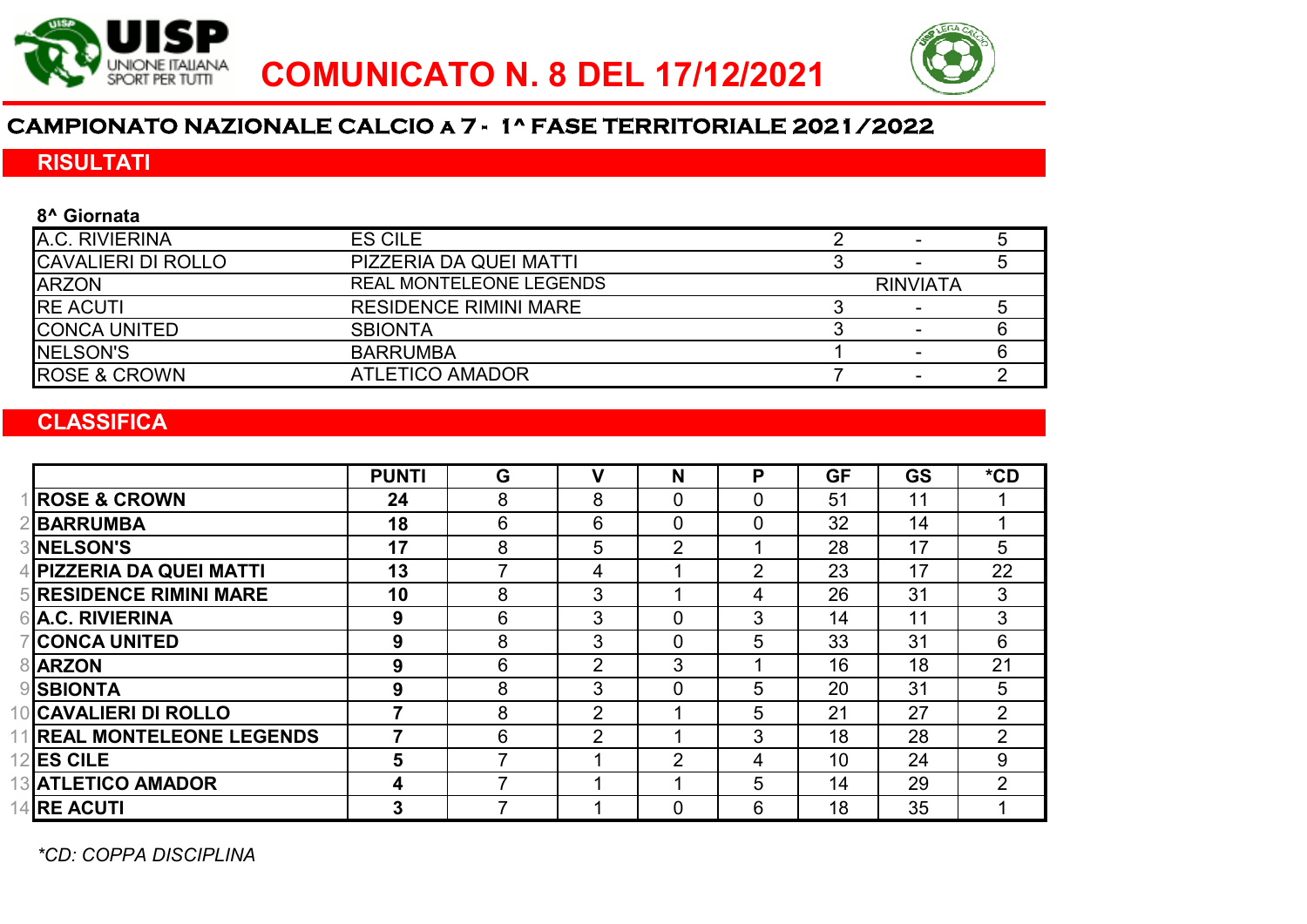| 9^ Giornata                       |                         |            |           |       |               |  |
|-----------------------------------|-------------------------|------------|-----------|-------|---------------|--|
| <b>SBIONTA</b>                    | <b>ARZON</b>            | <b>MAR</b> | $11-gen$  | 21:00 | <b>MISANO</b> |  |
| <b>PIZZERIA DA QUEI MATTI</b>     | <b>CONCA UNITED</b>     | <b>MAR</b> | $11-gen$  | 22:00 | <b>MISANO</b> |  |
| NELSON'S                          | A.C. RIVIERINA          | <b>MAR</b> | $11-gen$  | 21.30 | <b>STELLA</b> |  |
| <b>CAVALIERI DI ROLLO</b>         | <b>RE ACUTI</b>         | <b>MER</b> | $12$ -gen | 20.30 | <b>STELLA</b> |  |
| <b>RESIDENCE RIMINI MARE</b>      | <b>ES CILE</b>          | <b>MER</b> | $12$ -gen | 21:30 | <b>STELLA</b> |  |
| <b>REAL MONTELEONE LEGENDS</b>    | <b>ATLETICO AMADOR</b>  | <b>GIO</b> | $13$ -gen | 20:00 | <b>STELLA</b> |  |
| <b>BARRUMBA</b>                   | <b>ROSE &amp; CROWN</b> | <b>GIO</b> | $13$ -gen | 21:00 | <b>STELLA</b> |  |
| Recupero 6 <sup>^</sup> Giornata  |                         |            |           |       |               |  |
| PIZZERIA DA QUEI MATTI            | A.C. RIVIERINA          | <b>MAR</b> | $21$ -dic | 21:00 | <b>MISANO</b> |  |
| Recupero 7^ Giornata              |                         |            |           |       |               |  |
| <b>ARZON</b>                      | <b>BARRUMBA</b>         | <b>MAR</b> | $21$ -dic | 22:00 | <b>MISANO</b> |  |
| <b>PROVVEDIMENTI DISCIPLINARI</b> |                         |            |           |       |               |  |

#### AMMONIZIONI: BETI ALDO (CONCA UNITED) MAIOLI GIACOMO (SBIONTA)

b.

#### DIFFIDE: raggiunta seconda/quinta ammonizione VORABBI MARCO (ES CILE) PAZZINI LUCA (ES CILE) TACCHI FILIPPO (PIZZERIA DA QUEI MATTI) DONATI DAVIDE (NELSON'S) MONALDINI JACOPO (PIZZERIA DA QUEI MATTI) ASA VALON (ARZON) BINOTTI THOMAS (PIZZERIA DA QUEI MATTI)

### SQUALIFICHE: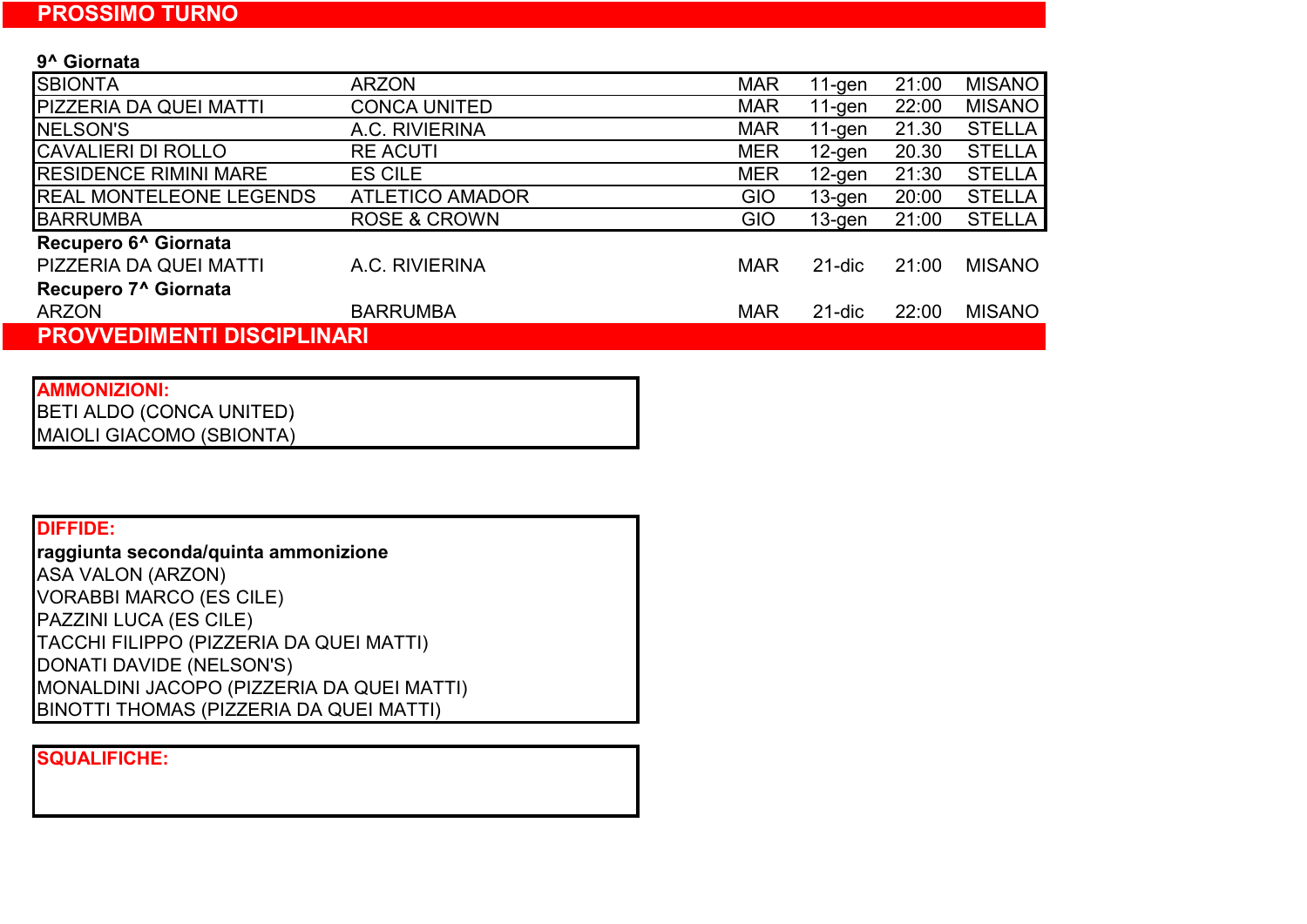#### CLASSIFICA MARCATORI

#### 22 GOL

KLYVCHUK DENIS (ROSE AND CROWN)

#### 13 GOL

MILETTI ANDREA (ROSE AND CROWN)

#### 10 GOL

PANTIRU CEZAR STEFANUT (CONCA UNITED)

### 8 GOL

INNOCENTI WILLIAM (BARRUMBA CALCIO) CONTI FILIPPO (REAL MONTELEONE LEGENDS)

### 7 GOL

SULPIZIO GIACOMO (ROSE & CROWN) MEDI FILIPPO (SBIONTA) FORCELLINI LORENZO (PIZZERIA DA QUEI MATTI) SANNINO DANILO (RESIDENCE RIMINI MARE)

#### 6 GOL

RICCHIUTI ADRIAN (NELSON'S) ESPOSTO GENNARINO (NELSON'S) SPADONI NICOLA (NELSON'S) MARINUCCI ALBERTO (RESIDENCE RIMINI MARE) PERILLI STEFANO (A.C. RIVIERINA) LALA CRISTIAN LUCIAN (CONCA UNITED) FATTORI ENRICO (BARRUMBA CALCIO)

#### 5 GOL

LOGHIN SORIN GABRIEL (CONCA UNITED) MAZZOLI DANIELE (ARZON) CANALI DENIS (RE ACUTI) ANTOLINI DAVID (ARZON)